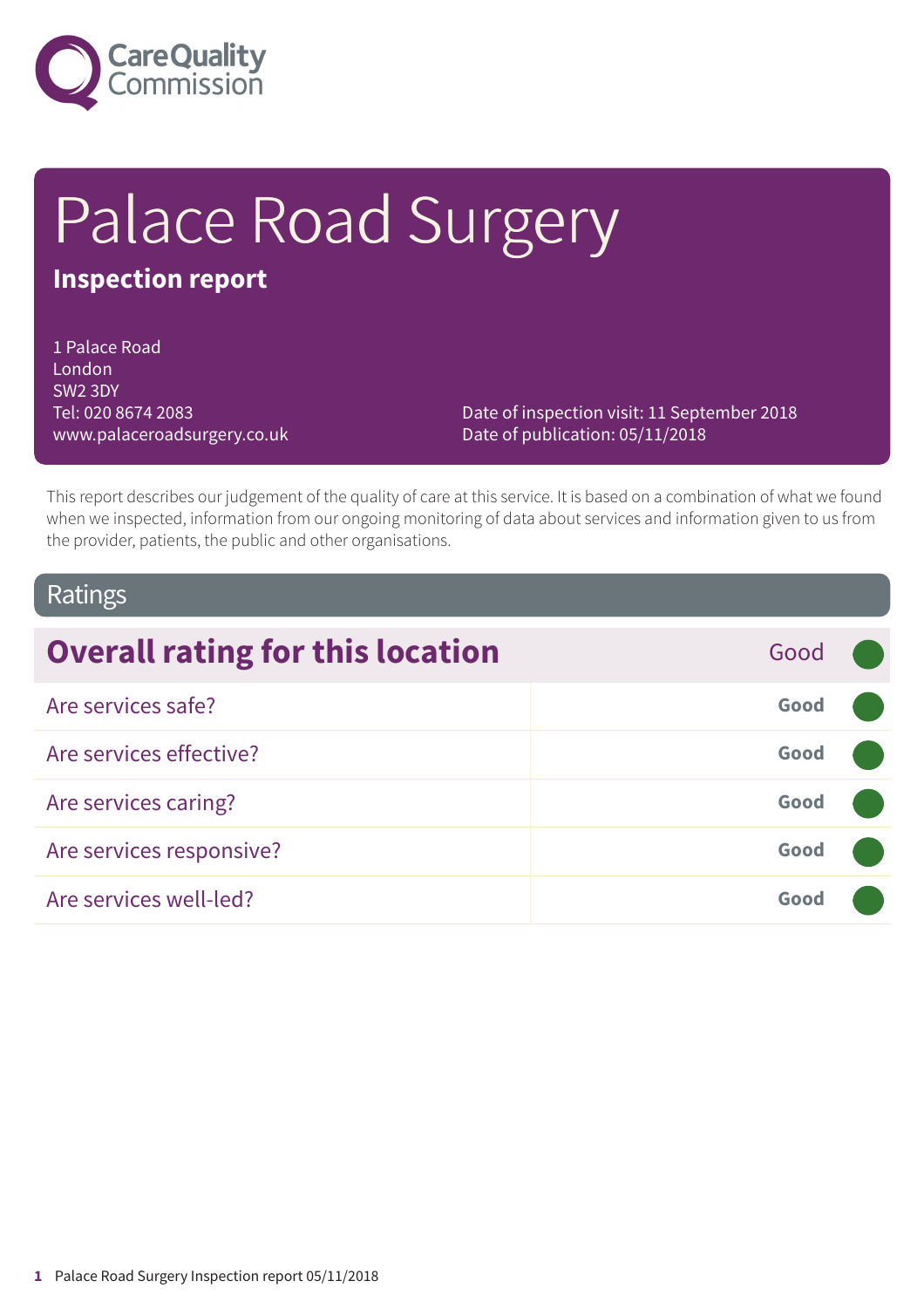# Overall summary

#### **This practice is rated as Good overall.**

The key questions at this inspection are rated as:

Are services safe? – Good

Are services effective? – Good

Are services caring? – Good

Are services responsive? – Good

Are services well-led? - Good

We carried out an announced comprehensive inspection at Palace Road Surgery on 11 September 2018. The practice, which was run by the same provider, was previously based at an older building, from which the practice moved in January 2018. This was the first CQC inspection at the new site.

At this inspection we found:

- The practice had clear systems to manage risk so that safety incidents were less likely to happen. When incidents did happen, the practice learned from them and improved their processes.
- The practice had implemented defined and embedded systems to minimise risks to patient safety.
- Staff were aware of current evidence based guidance. Staff had been trained to provide them with the skills and knowledge to deliver effective care and treatment.
- The practice routinely reviewed the effectiveness and appropriateness of the care it provided. It ensured that care and treatment was delivered according to evidence- based guidelines.
- Staff involved and treated patients with compassion, kindness, dignity and respect.
- Information about services and how to complain was available.
- Patients found the appointment system easy to use and reported that they were able to access care when they needed it.
- There was a strong focus on continuous learning and improvement at all levels of the organisation.

The areas where the provider **should** make improvements are:

- The practice should review the time period at which Disclosure and Barring Service checks are repeated.
- The practice should review where International Normalised Ratio (INR) results are stores in the patient record.

**Professor Steve Field** CBE FRCP FFPH FRCGP

Chief Inspector of General Practice

**Please refer to the detailed report and the evidence tables for further information.**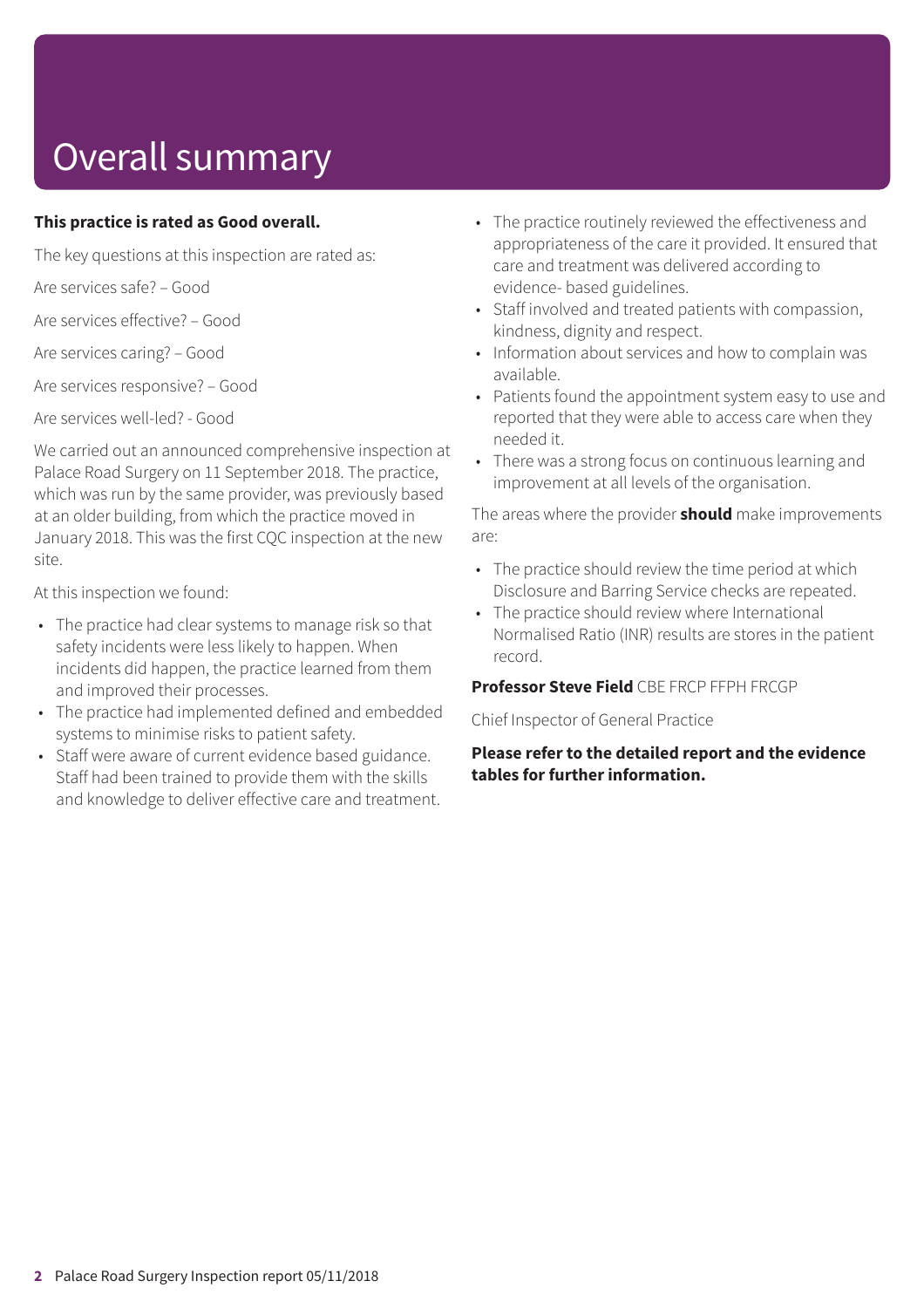### Population group ratings

| <b>Older people</b>                                                        | Good |  |
|----------------------------------------------------------------------------|------|--|
| <b>People with long-term conditions</b>                                    | Good |  |
| <b>Families, children and young people</b>                                 | Good |  |
| Working age people (including those recently retired and<br>students)      | Good |  |
| People whose circumstances may make them vulnerable                        | Good |  |
| People experiencing poor mental health (including people<br>with dementia) | Good |  |

### Our inspection team

Our inspection team was led by a CQC lead inspector**.** The team included a GP specialist adviser and an expert by experience.

### Background to Palace Road Surgery

The Palace Road Surgery provides primary medical services in the London Borough of Lambeth to approximately 7,500 patients. The practice operates at 1 Palace Road, Streatham Hill, London, SW2 3DY. The practice is based in a new purpose built building. The practice moved to the new premises having been based in an older building until January 2018.

The practice population is in the third most deprived decile in England. The practice population's age demographic is broadly in line with the national average.

The practice is managed by three partners. The GP team at the surgery is made up of four GPs (including the partners) Equivalent to 3.3 whole time equivalent. There are also two practice nurses, a healthcare assistant and a pharmacist at the practice. There is a practice manager

and a deputy practice manager who are both part time. The team is supported by seven other administrative and reception staff. The practice operates under a Personal Medical Services (APMS) contract.

The practice reception is open between 8:30am and 6:30pm Monday to Friday. There are extended hours on Wednesday evening from 6:30 to 7:30pm and on Saturday mornings from 9:00am to 12:30pm. When the practice is closed patients are directed to contact the local out of hours service.

The practice is registered with the Care Quality Commission to provide the regulated activities of family planning; treatment of disease, disorder or injury; diagnostic and screening services.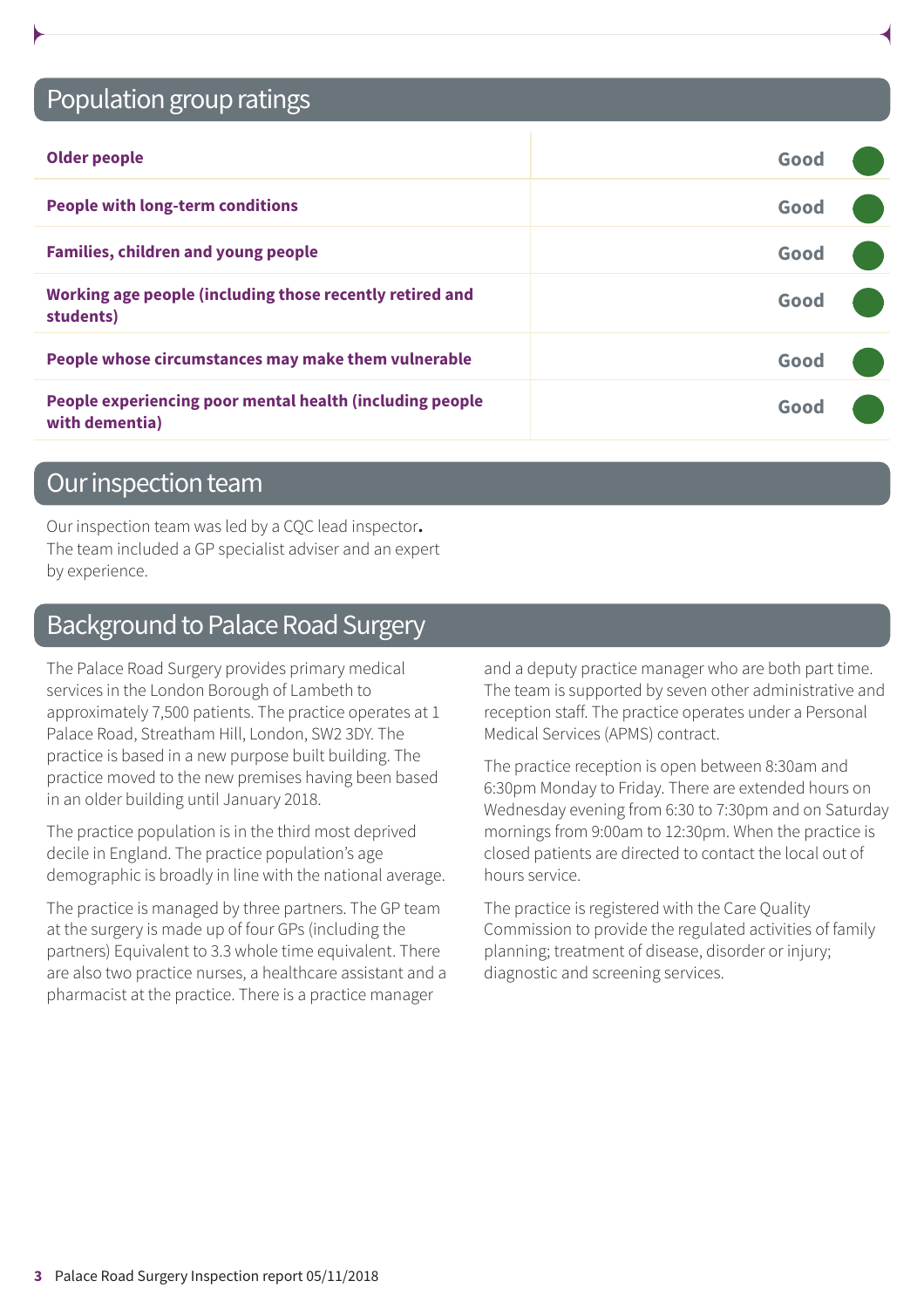# Are services safe?

#### **We rated the practice as good for providing safe services.**

#### **Safety systems and processes**

The practice had clear systems to keep people safe and safeguarded from abuse.

- The practice had appropriate systems to safeguard children and vulnerable adults from abuse. All staff received up-to-date safeguarding and safety training appropriate to their role. They knew how to identify and report concerns. Learning from safeguarding incidents were available to staff. Staff who acted as chaperones were trained for their role and had received a Disclosure and Barring Service (DBS) check. (DBS checks identify whether a person has a criminal record or is on an official list of people barred from working in roles where they may have contact with children or adults who may be vulnerable.) However, we noted that the DBS check for three of the staff that we looked at was obtained more than three years previously. The provider indicated that these would be repeated
- Staff took steps, including working with other agencies, to protect patients from abuse, neglect, discrimination and breaches of their dignity and respect.
- The practice carried out appropriate staff checks at the time of recruitment.
- There was an effective system to manage infection prevention and control.
- The practice had arrangements to ensure that facilities and equipment were safe and in good working order.
- Arrangements for managing waste and clinical specimens kept people safe.

#### **Risks to patients**

There were adequate systems to assess, monitor and manage risks to patient safety.

- Arrangements were in place for planning and monitoring the number and mix of staff needed to meet patients' needs, including planning for holidays, sickness, busy periods and epidemics.
- There was an effective induction system for temporary staff tailored to their role.
- The practice was equipped to deal with medical emergencies and staff were suitably trained in emergency procedures.
- Staff understood their responsibilities to manage emergencies on the premises and to recognise those in need of urgent medical attention. Clinicians knew how to identify and manage patients with severe infections including sepsis.
- When there were changes to services or staff the practice assessed and monitored the impact on safety.

#### **Information to deliver safe care and treatment**

Staff had the information they needed to deliver safe care and treatment to patients.

- The care records we saw showed that information needed to deliver safe care and treatment was available to staff.
- The practice had systems for sharing information with staff and other agencies to enable them to deliver safe care and treatment.
- Clinicians made timely referrals in line with protocols.

#### **Appropriate and safe use of medicines**

The practice had reliable systems for appropriate and safe handling of medicines.

- The systems for managing and storing medicines, including vaccines, medical gases, emergency medicines and equipment, minimised risks.
- Staff prescribed and administered or supplied medicines to patients and gave advice on medicines in line with current national guidance. The practice had reviewed its antibiotic prescribing and taken action to support good antimicrobial stewardship in line with local and national guidance. However, we noted that where Warfarin was prescribed, International Normalised Ratio (INR) results were not indicated in the contemporaneous consultation record. They were kept within the database but were not referenced within the consultation record. Warfarin was not administered without an INR having been carried out.
- Patients' health was monitored in relation to the use of medicines and followed up on appropriately. Patients were involved in regular reviews of their medicines.

#### **Track record on safety**

The practice had a good track record on safety.

• There were comprehensive risk assessments in relation to safety issues.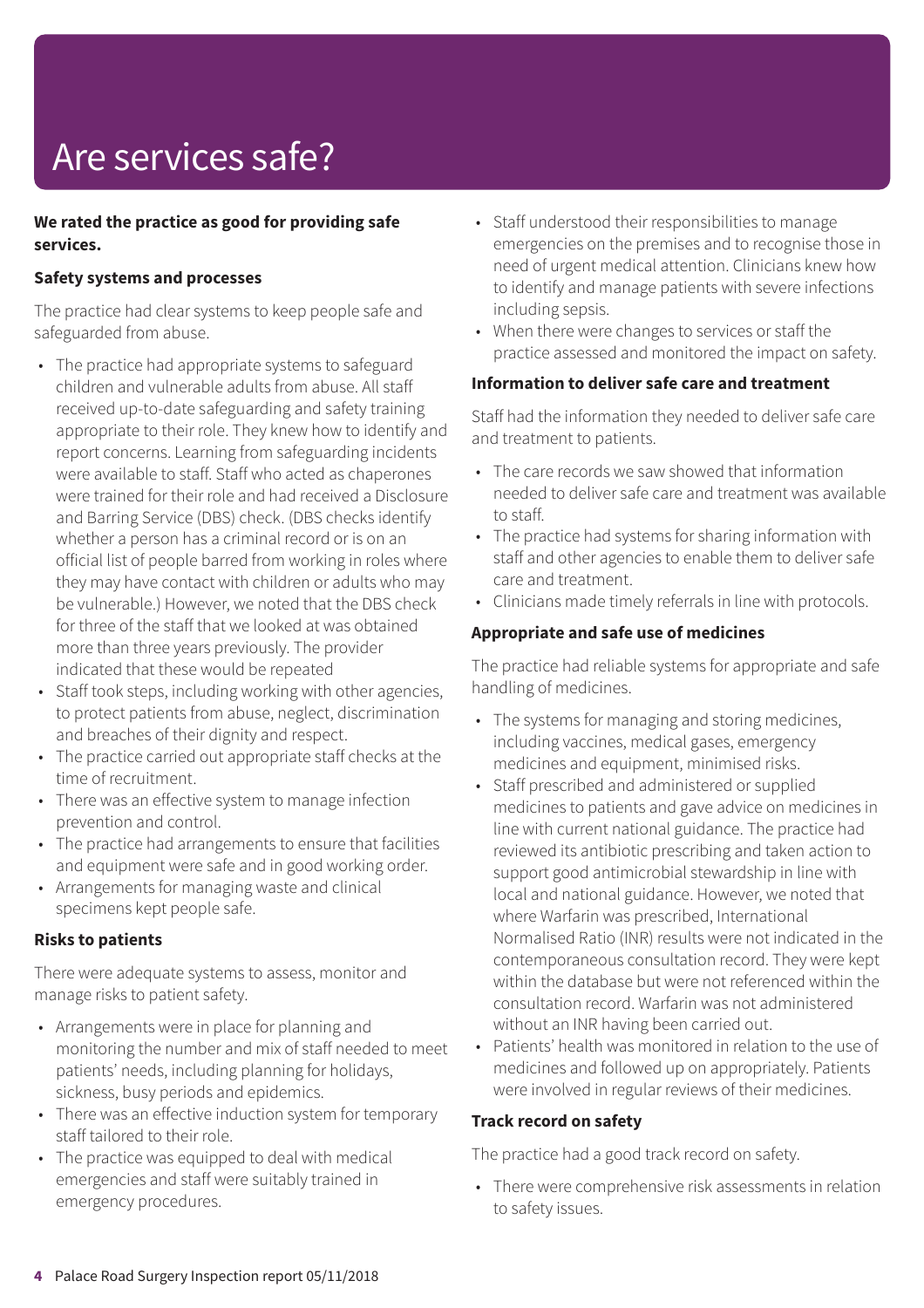### Are services safe?

• The practice monitored and reviewed safety using information from a range of sources.

#### **Lessons learned and improvements made**

The practice learned and made improvements when things went wrong.

- Staff understood their duty to raise concerns and report incidents and near misses. Leaders and managers supported them when they did so.
- There were adequate systems for reviewing and investigating when things went wrong. The practice learned and shared lessons, identified themes and took action to improve safety in the practice.
- The practice acted on and learned from external safety events as well as patient and medicine safety alerts.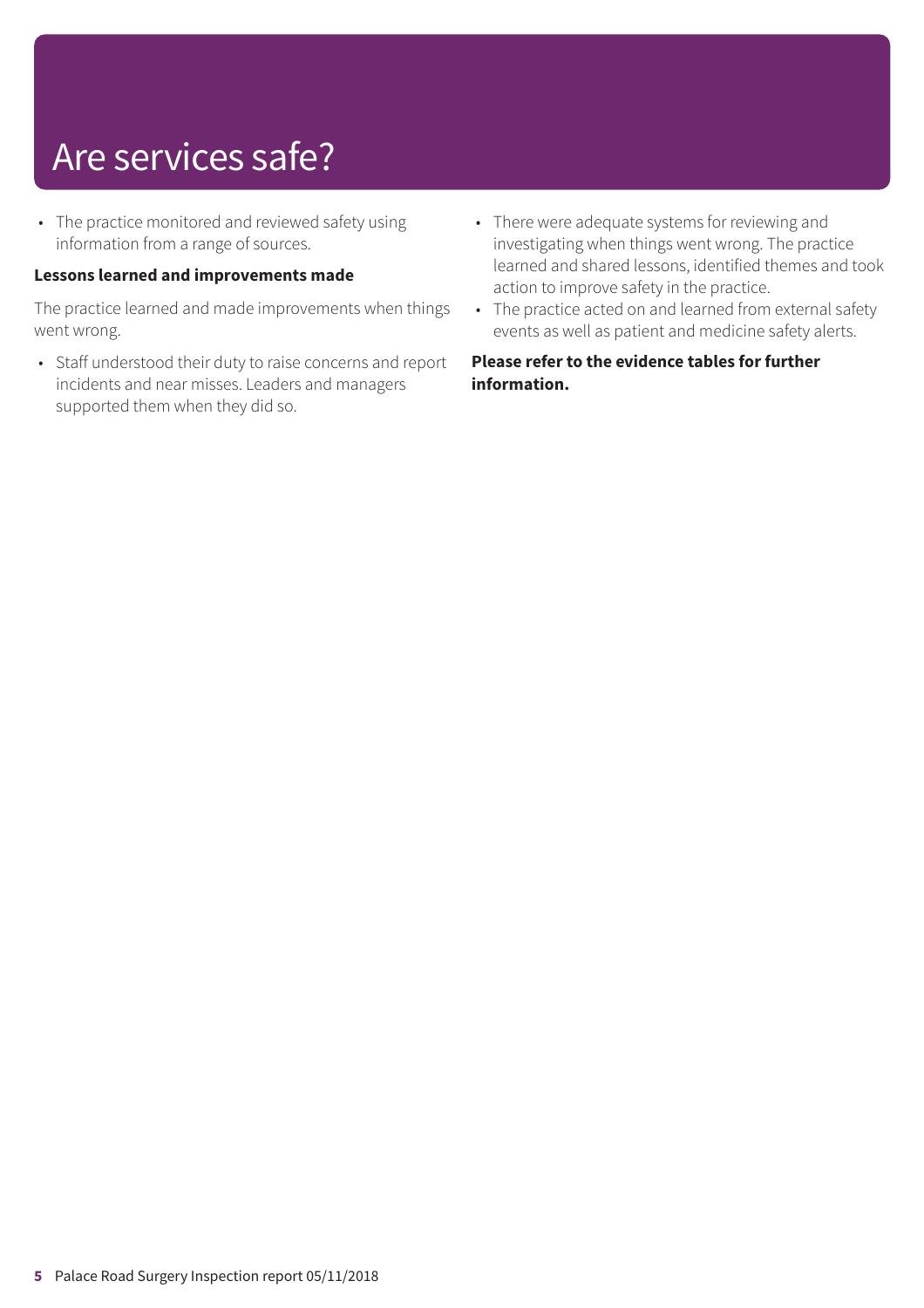# Are services effective?

#### **We rated the practice and all of the population groups as good for providing effective services overall .**

#### **Effective needs assessment, care and treatment**

The practice had systems to keep clinicians up to date with current evidence-based practice. We saw that clinicians assessed needs and delivered care and treatment in line with current legislation, standards and guidance supported by clear clinical pathways and protocols.

- Patients' immediate and ongoing needs were fully assessed. This included their clinical needs and their mental and physical wellbeing.
- We saw no evidence of discrimination when making care and treatment decisions.
- Staff used appropriate tools to assess the level of pain in patients.
- Staff advised patients what to do if their condition got worse and where to seek further help and support.

Older people:

- Older patients who are frail or may be vulnerable received a full assessment of their physical, mental and social needs. The practice used an appropriate tool to identify patients aged 65 and over who were living with moderate or severe frailty. Those identified as being frail had a clinical review including a review of medication.
- The practice followed up on older patients discharged from hospital. It ensured that their care plans and prescriptions were updated to reflect any extra or changed needs.
- Staff had appropriate knowledge of treating older people including their psychological, mental and communication needs.

People with long-term conditions:

- Patients with long-term conditions had a structured annual review to check their health and medicines needs were being met. For patients with the most complex needs, the GP worked with other health and care professionals to deliver a coordinated package of care.
- Staff who were responsible for reviews of patients with long term conditions had received specific training.
- GPs followed up patients who had received treatment in hospital or through out of hours services for an acute exacerbation of asthma.
- Adults with newly diagnosed cardiovascular disease were offered statins for secondary prevention. People with suspected hypertension were offered ambulatory blood pressure monitoring and patients with atrial fibrillation were assessed for stroke risk and treated as appropriate.
- The practice was able to demonstrate how it identified patients with commonly undiagnosed conditions, for example diabetes, chronic obstructive pulmonary disease (COPD), atrial fibrillation and hypertension.
- The practice's performance on quality indicators for long term conditions was in line with national averages.

Families, children and young people:

- Childhood immunisation uptake rates were slightly below the 90% target but were in line with the national average. The practice had systems in place to notify the parents of patients where vaccinations were due and were endeavouring to improve performance in this area. There were systems in place to ensure that children were recalled where they needed vaccinations.
- The practice had arrangements to identify and review the treatment of newly pregnant women on long-term medicines. These patients were provided with advice and post-natal support in accordance with best practice guidance.

Working age people (including those recently retired and students):

- The practice's uptake for cervical screening was 70%, which was below the 80% coverage target for the national screening programme but in line with the national average. The service had systems of recall in place and were attempting to improve this figure.
- Patients had access to appropriate health assessments and checks including NHS checks for patients aged 40-74. There was appropriate follow-up on the outcome of health assessments and checks where abnormalities or risk factors were identified.

People whose circumstances make them vulnerable:

- End of life care was delivered in a coordinated way which took into account the needs of those whose circumstances may make them vulnerable.
- The practice held a register of patients living in vulnerable circumstances including homeless people, travellers and those with a learning disability.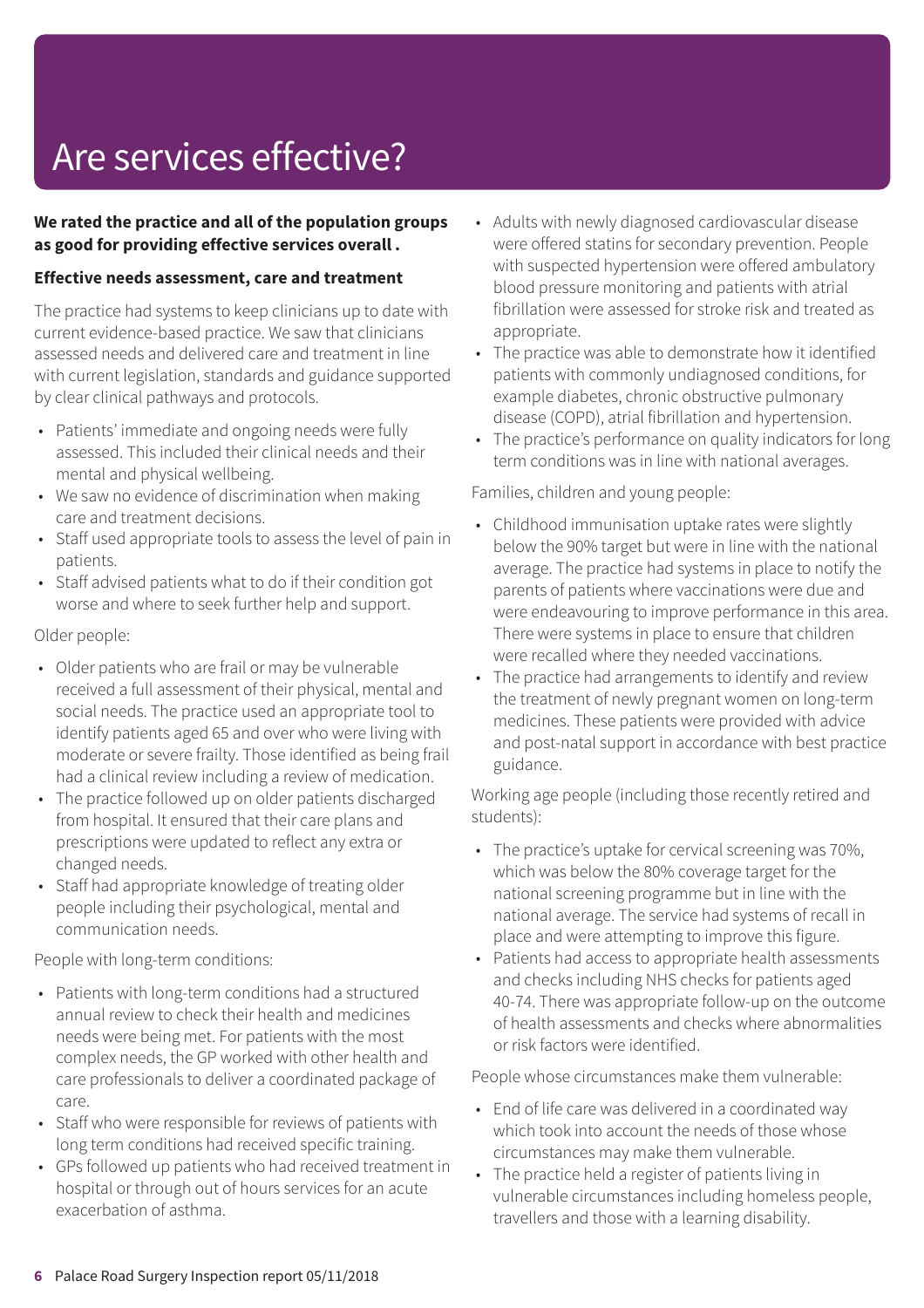### Are services effective?

• The practice had a system for vaccinating patients with an underlying medical condition according to the recommended schedule.

People experiencing poor mental health (including people with dementia):

- The practice assessed and monitored the physical health of people with mental illness, severe mental illness and personality disorder by providing access to health checks, interventions for physical activity, obesity, diabetes, heart disease, cancer and access to 'stop smoking' services. There was a system for following up patients who failed to attend for administration of long term medication.
- When patients were assessed to be at risk of suicide or self-harm the practice had arrangements in place to help them to remain safe.
- Patients at risk of dementia were identified and offered an assessment to detect possible signs of dementia. When dementia was suspected there was an appropriate referral for diagnosis.
- The practice offered annual health checks to patients with a learning disability.

#### **Monitoring care and treatment**

The practice had a comprehensive programme of quality improvement activity and routinely reviewed the effectiveness and appropriateness of the care provided. Where appropriate, clinicians took part in local and national improvement initiatives.

- Quality and Outcomes Framework (QOF) results for the last published year were 541 of a possible 559 available, or 97%. QOF scores were in line with the national average in all areas.
- Rates of exception reporting were either in line with or lower than the national average in all areas.
- The practice used information about care and treatment to make improvements.
- The practice was actively involved in quality improvement activity. Where appropriate, clinicians took part in local and national improvement initiatives.

#### **Effective staffing**

Staff had the skills, knowledge and experience to carry out their roles.

- Staff had appropriate knowledge for their role, for example, to carry out reviews for people with long term conditions, older people and people requiring contraceptive reviews.
- Staff whose role included immunisation and taking samples for the cervical screening programme had received specific training and could demonstrate how they stayed up to date.
- The practice understood the learning needs of staff and provided protected time and training to meet them. Up to date records of skills, qualifications and training were maintained. Staff were encouraged and given opportunities to develop.
- The practice provided staff with ongoing support. There was an induction programme for new staff. This included one to one meetings, appraisals, coaching and mentoring, clinical supervision and revalidation.
- There was a clear approach for supporting and managing staff when their performance was poor or variable.

#### **Coordinating care and treatment**

Staff worked together and with other health and social care professionals to deliver effective care and treatment.

- We saw records that showed that all appropriate staff, including those in different teams and organisations, were involved in assessing, planning and delivering care and treatment.
- The practice shared clear and accurate information with relevant professionals when discussing care delivery for people with long term conditions and when coordinating healthcare for care home residents. They shared information with, and liaised, with community services, social services and carers for housebound patients and with health visitors and community services for children who have relocated into the local area.
- Patients received coordinated and person-centred care. This included when they moved between services, when they were referred, or after they were discharged from hospital. The practice worked with patients to develop personal care plans that were shared with relevant agencies.
- The practice ensured that end of life care was delivered in a coordinated way which took into account the needs of different patients, including those who may be vulnerable because of their circumstances.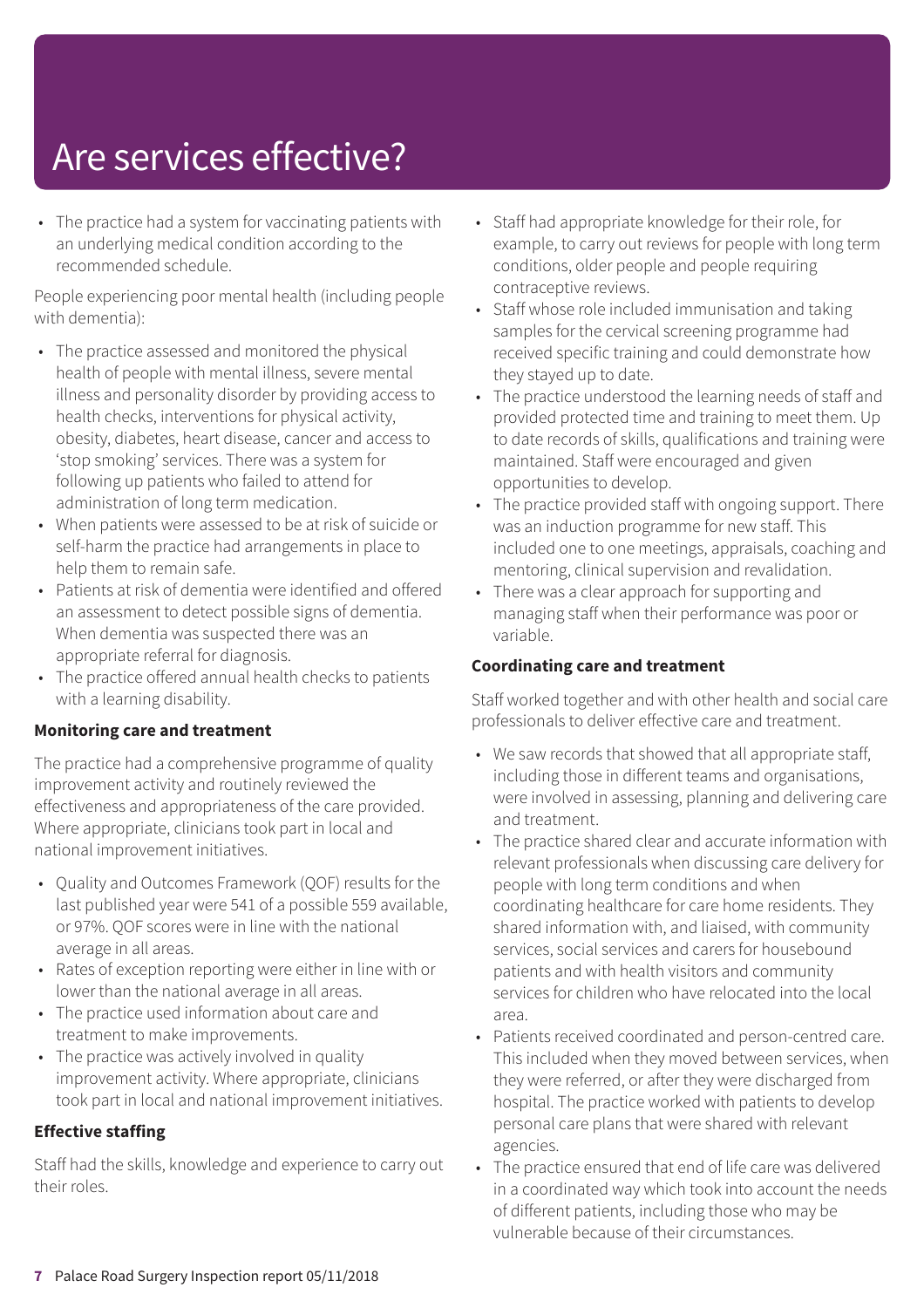# Are services effective?

#### **Helping patients to live healthier lives**

Staff were consistent and proactive in helping patients to live healthier lives.

- The practice identified patients who may be in need of extra support and directed them to relevant services. This included patients in the last 12 months of their lives, patients at risk of developing a long-term condition and carers.
- Staff encouraged and supported patients to be involved in monitoring and managing their own health, for example through social prescribing schemes.
- Staff discussed changes to care or treatment with patients and their carers as necessary.
- The practice supported national priorities and initiatives to improve the population's health, for example, stop smoking campaigns, tackling obesity.

#### **Consent to care and treatment**

The practice obtained consent to care and treatment in line with legislation and guidance.

- Clinicians understood the requirements of legislation and guidance when considering consent and decision making.
- Clinicians supported patients to make decisions. Where appropriate, they assessed and recorded a patient's mental capacity to make a decision.
- The practice monitored the process for seeking consent appropriately.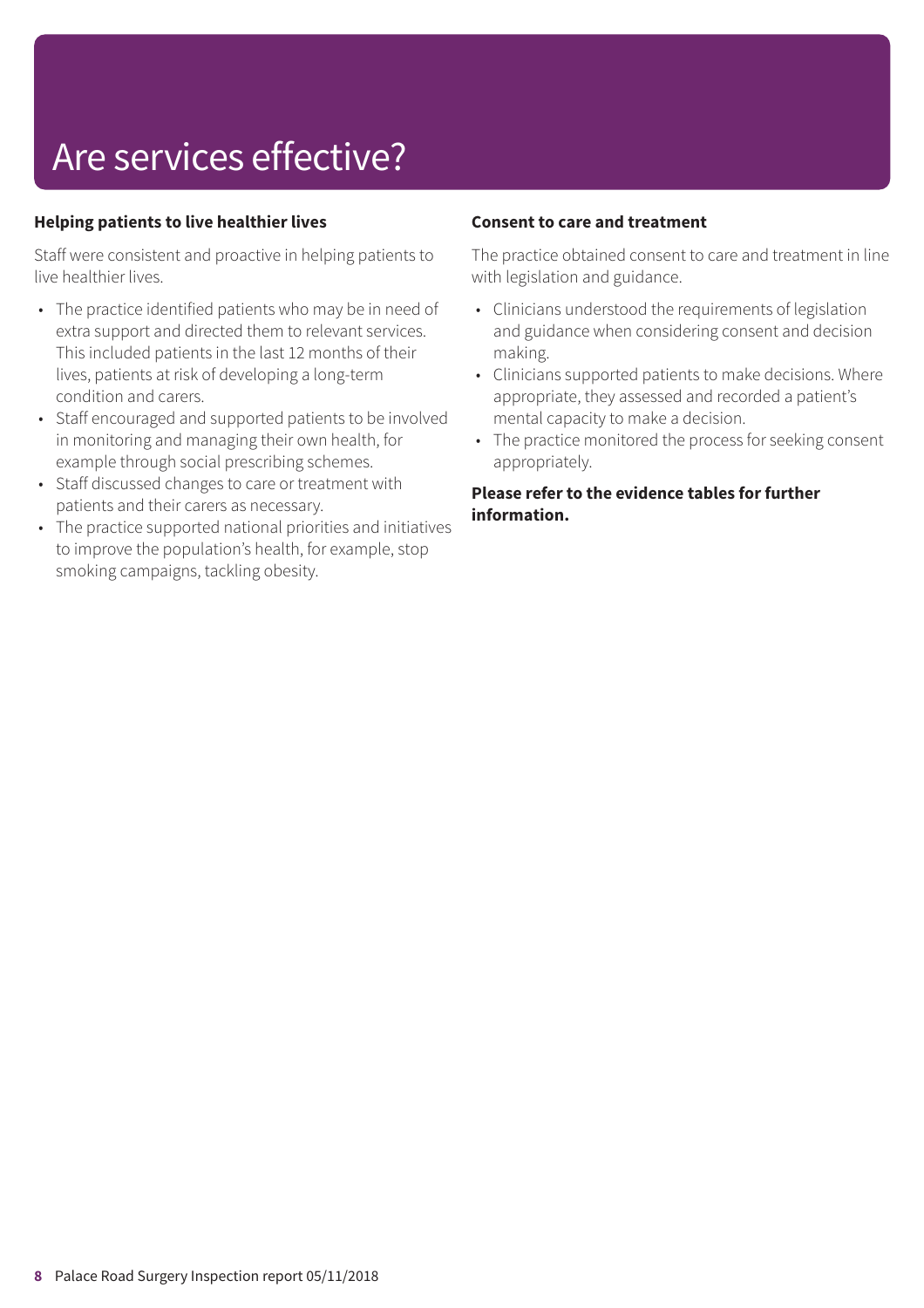# Are services caring?

#### **We rated the practice as good for caring.**

#### **Kindness, respect and compassion**

Staff treated patients with kindness, respect and compassion.

- Feedback from patients was positive about the way staff treat people.
- Staff understood patients' personal, cultural, social and religious needs.
- The practice gave patients timely support and information.
- The practices GP patient survey results were in line with local and national averages for questions relating to kindness, respect and compassion.

#### **Involvement in decisions about care and treatment**

Staff helped patients to be involved in decisions about care and treatment. They were aware of the Accessible Information Standard (a requirement to make sure that patients and their carers can access and understand the information that they are given.)

- Staff communicated with people in a way that they could understand, for example, communication aids and easy read materials were available.
- Staff helped patients and their carers find further information and access community and advocacy services. They helped them ask questions about their care and treatment.

The practice proactively identified carers and supported them.

#### **Privacy and dignity**

The practice respected patients' privacy and dignity.

- Reception staff knew that if patients wanted to discuss sensitive issues or appeared distressed they could offer them a private room to discuss their needs.
- Staff recognised the importance of people's dignity and respect. They challenged behaviour that fell short of this.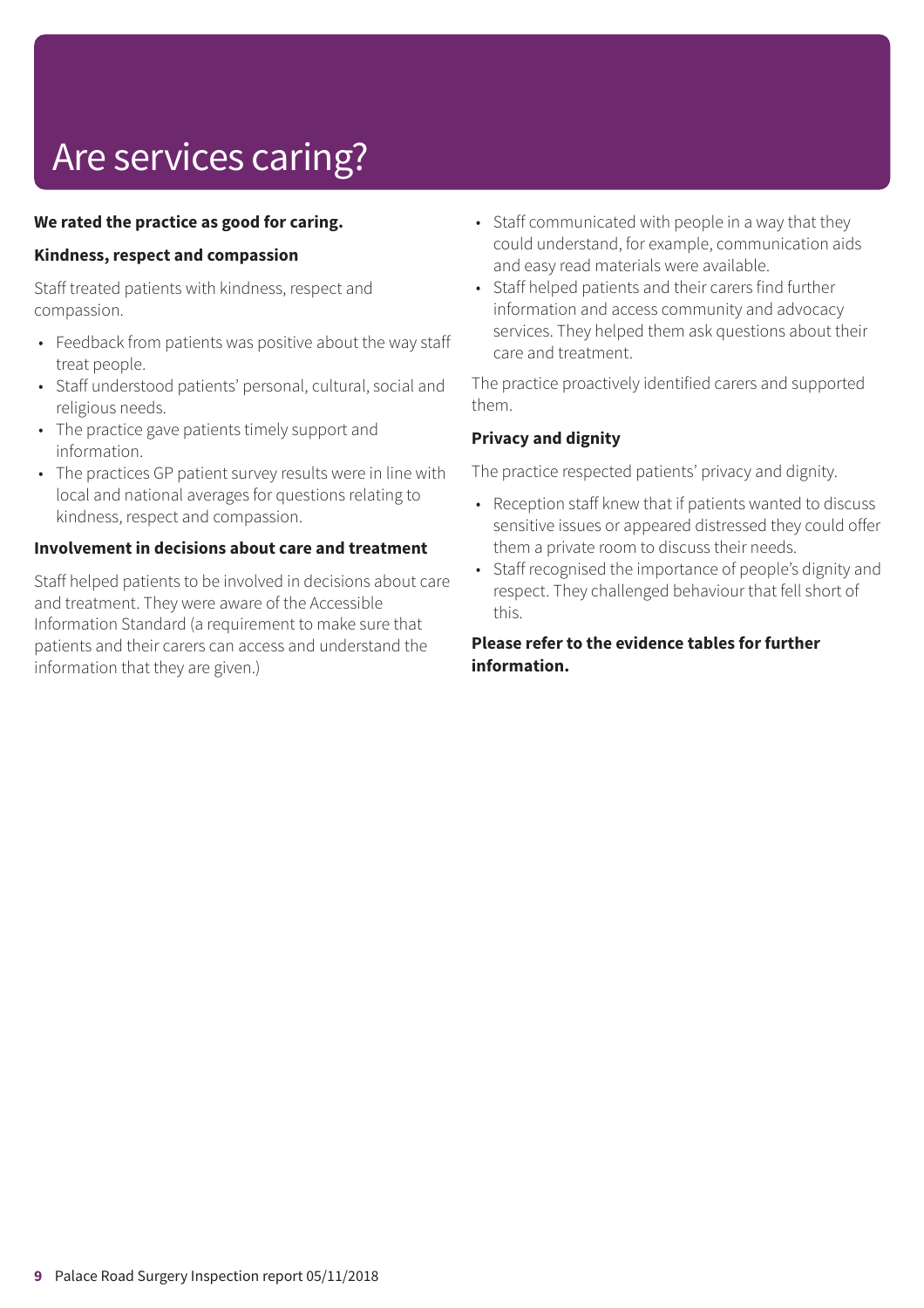### Are services responsive to people's needs?

#### **We rated the practice, and all of the population groups, as good for providing responsive services .**

#### **Responding to and meeting people's needs**

The practice organised and delivered services to meet patients' needs. It took account of patient needs and preferences.

- The practice understood the needs of its population and tailored services in response to those needs.
- Telephone and web GP consultations were available which supported patients who were unable to attend the practice during normal working hours.
- The facilities and premises were appropriate for the services delivered, and patients groups had been involved in deciding on the move to the new premises.
- The practice made reasonable adjustments when patients found it hard to access services.
- The practice provided effective care coordination for patients who are more vulnerable or who have complex needs. They supported them to access services both within and outside the practice.
- Care and treatment for patients with multiple long-term conditions and patients approaching the end of life was coordinated with other services.

#### Older people:

- All patients had a named GP who supported them in whatever setting they lived, whether it was at home or in a care home or supported living scheme.
- The practice was responsive to the needs of older patients, and offered home visits and urgent appointments for those with enhanced needs. The GP and practice nurse also accommodated home visits for those who had difficulties getting to the practice due to limited local public transport availability.

#### People with long-term conditions:

- Patients with a long-term condition received an annual review to check their health and medicines needs were being appropriately met. Multiple conditions were reviewed at one appointment, and consultation times were flexible to meet each patient's specific needs.
- The practice held regular meetings with the local district nursing team to discuss and manage the needs of patients with complex medical issues.

Families, children and young people:

- We found there were systems to identify and follow up children living in disadvantaged circumstances and who were at risk, for example, children and young people who had a high number of accident and emergency (A&E) attendances. Records we looked at confirmed this.
- All parents or guardians calling with concerns about a child under the age of 18 were offered a same day appointment when necessary.

Working age people (including those recently retired and students):

• The needs of this population group had been identified and the practice had adjusted the services it offered to ensure these were accessible, flexible and offered continuity of care. For example, the practice had implemented extended opening hours one evening per week and on Saturday mornings

People whose circumstances make them vulnerable:

- The practice held a register of patients living in vulnerable circumstances including homeless people, travellers and those with a learning disability.
- The service provided care for a residential home for vulnerable women.
- People in vulnerable circumstances were easily able to register with the practice, including those with no fixed abode.

People experiencing poor mental health (including people with dementia):

- Staff interviewed had a good understanding of how to support patients with mental health needs and those patients living with dementia.
- The practice met with local community mental health providers to ensure that care was provided effectively.

#### **Timely access to care and treatment**

Patients were able to access care and treatment from the practice within an acceptable timescale for their needs.

- Patients had timely access to initial assessment, test results, diagnosis and treatment.
- Waiting times, delays and cancellations were minimal and managed appropriately.
- Patients with the most urgent needs had their care and treatment prioritised.
- Patients reported that the appointment system was easy to use.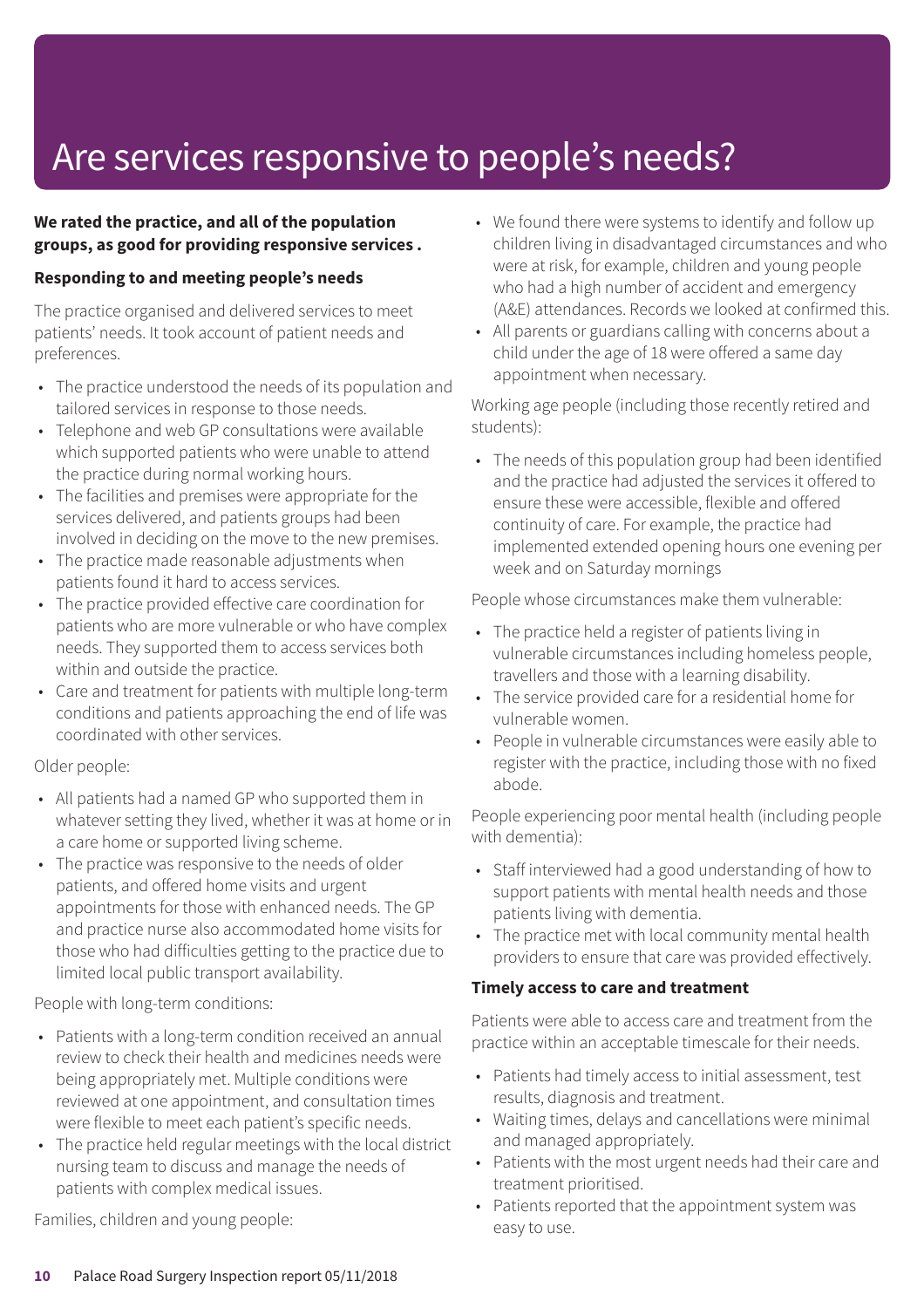### Are services responsive to people's needs?

#### **Listening and learning from concerns and complaints**

The practice took complaints and concerns seriously and responded to them appropriately to improve the quality of care.

- Information about how to make a complaint or raise concerns was available. Staff treated patients who made complaints compassionately.
- The complaint policy and procedures were in line with recognised guidance. The practice learned lessons from individual concerns and complaints and also from analysis of trends. It acted as a result to improve the quality of care.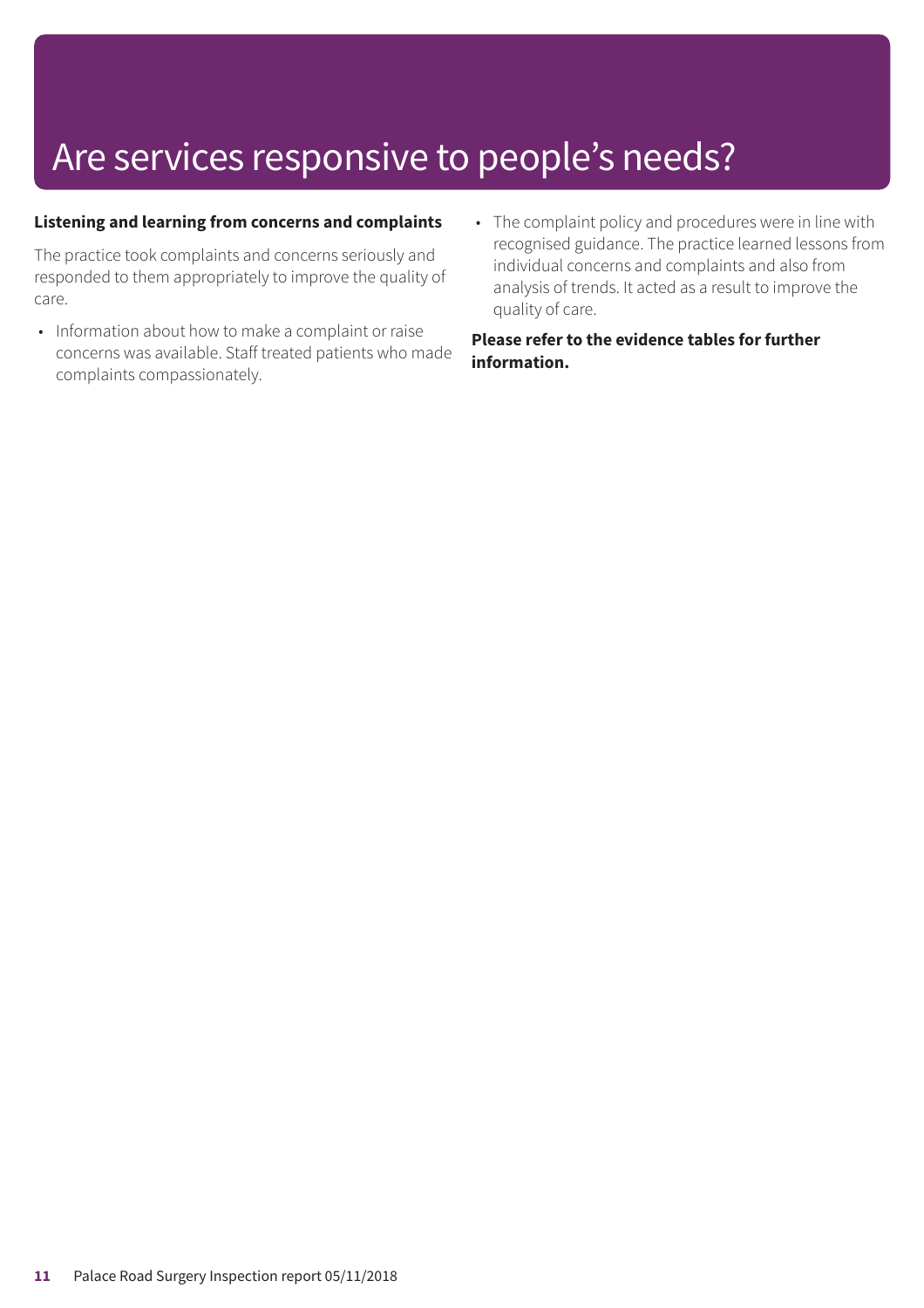# Are services well-led?

#### **We rated the practice as good for providing a well-led service.**

#### **Leadership capacity and capability**

Leaders had the capacity and skills to deliver high-quality, sustainable care.

- Leaders were knowledgeable about issues and priorities relating to the quality and future of services. They understood the challenges and were addressing them.
- Leaders at all levels were visible and approachable. They worked closely with staff and others to make sure they prioritised compassionate and inclusive leadership.
- The practice had effective processes to develop leadership capacity and skills, including planning for the future leadership of the practice.
- Staff told us that leaders in the practice were visible and had helped them develop in their roles.

#### **Vision and strategy**

The practice had a clear vision and credible strategy to deliver high quality, sustainable care.

- There was a clear vision and set of values. The practice had a realistic strategy and supporting business plans to achieve priorities. The practice developed its vision, values and strategy jointly with patients, staff and external partners.
- Staff were aware of and understood the vision, values and strategy and their role in achieving them.
- The strategy was in line with health and social priorities across the region. The practice planned its services to meet the needs of the practice population.
- The practice monitored progress against delivery of the strategy.

#### **Culture**

The practice had a culture of high-quality sustainable care.

- Staff stated they felt respected, supported and valued. They were proud to work in the practice.
- The practice focused on the needs of patients.
- Leaders and managers acted on behaviour and performance inconsistent with the vision and values.
- Openness, honesty and transparency were demonstrated when responding to incidents and complaints. The provider was aware of and had systems to ensure compliance with the requirements of the duty of candour.
- Staff we spoke with told us they were able to raise concerns and were encouraged to do so. They had confidence that these would be addressed.
- There were processes for providing all staff with the development they need. This included appraisal and career development conversations. All staff received regular annual appraisals in the last year. Staff were supported to meet the requirements of professional revalidation where necessary.
- Clinical staff were considered valued members of the practice team. They were given protected time for professional development and evaluation of their clinical work
- There was a strong emphasis on the safety and well-being of all staff.
- The practice actively promoted equality and diversity. Staff had received equality and diversity training. Staff felt they were treated equally.
- There were positive relationships between staff and teams.

#### **Governance arrangements**

There were clear responsibilities, roles and systems of accountability to support good governance and management.

- Structures, processes and systems to support good governance and management were clearly set out, understood and effective. The governance and management of partnerships, joint working arrangements and shared services promoted co-ordinated person-centred care.
- Staff were clear on their roles and accountabilities including in respect of safeguarding and infection prevention and control.
- Practice leaders had established policies, procedures and activities to ensure safety and assured themselves that they were operating as intended.

#### **Managing risks, issues and performance**

There were clear and effective processes for managing risks, issues and performance.

- There was an effective, process to identify, understand, monitor and address current and future risks including risks to patient safety.
- The practice had processes to manage current and future performance. Practice leaders had oversight of safety alerts, incidents, and complaints.